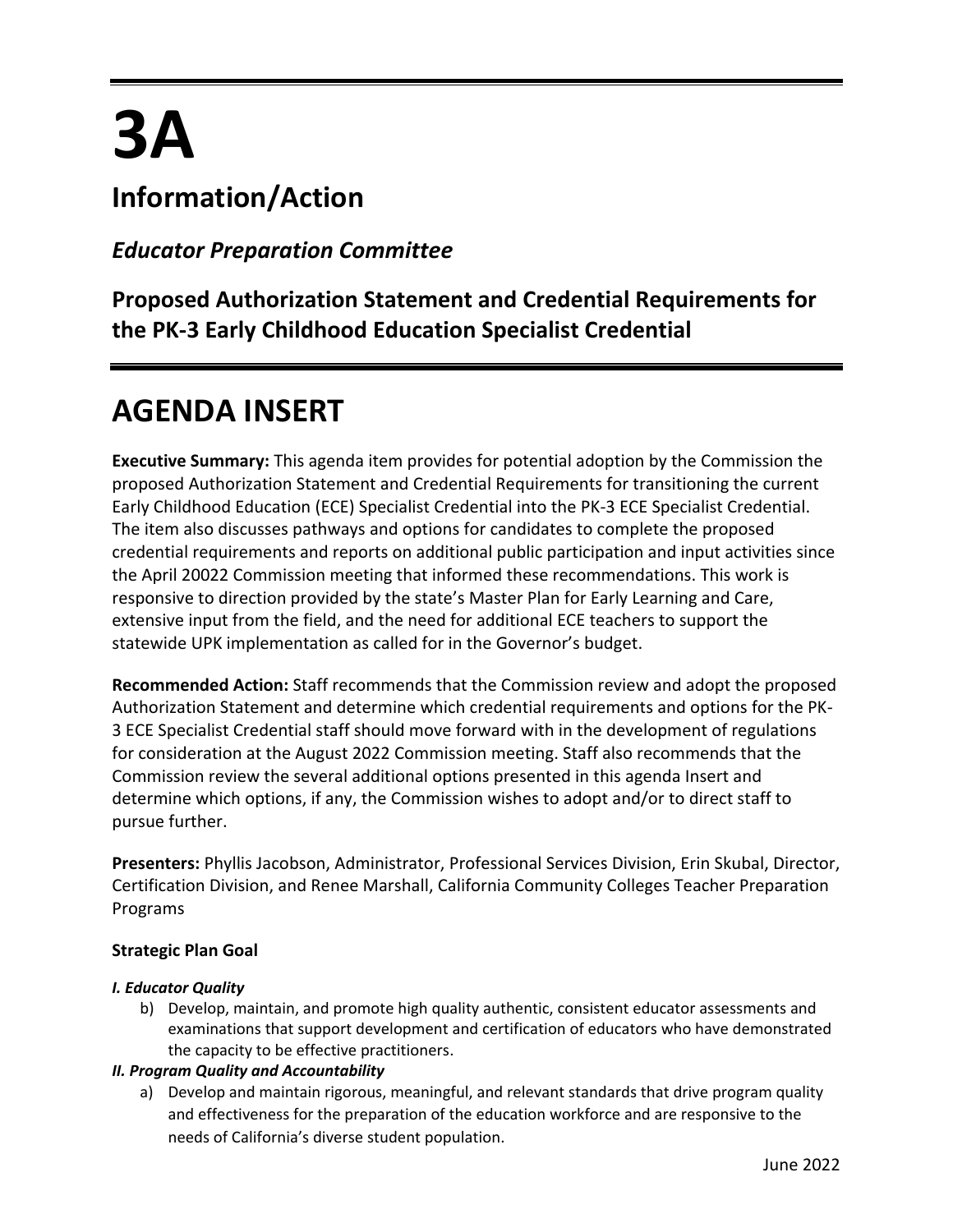# **Proposed Authorization Statement and Credential Requirements for the PK-3 Early Childhood Education Specialist Credential**

#### **Introduction**

This agenda insert provides modifications to the proposed Credential Requirements as presented in Table 1 of this agenda item. These modifications are based on further input and feedback received from the field since the June 3, 2022, deadline for publication of this agenda item. Commission staff have continued to engage in ongoing focused discussions with groups, organizations, and other communities of interest in the field to clarify and further delineate the requirements for earning this credential for different types of candidates who might potentially seek to earn the proposed PK-3 ECE Specialist Credential were it to be enacted in regulations. The proposed modifications are intended to assure that the requirements for this credential are clear and are appropriately rigorous and equitable for all candidates from a variety of backgrounds and prior experiences who want to earn a credential that authorizes teaching in grades PK-3.

#### **Background**

Agenda item 3A as published on June 3, 2022, included Table 1, starting on page 3A-6 of the item, to identify and explain the range of proposed requirements for candidates to earn the proposed PK-3 ECE Specialist Credential, once this credential would be established in regulations and available. Staff's further ongoing discussions with the field since the publication date of June 3, 2022, have helped to refine, clarify, and further delineate these requirements so that they are consistent with statute, appropriately rigorous, and consistent with requirements for all California teaching credentials authorizing service to children in grades PK-3.

This agenda insert provides a modified listing of the proposed Credential Requirements in a simplified format, and (1) clarifies the candidate options and pathways for meeting each requirement, (2) modifies and replaces some of the options originally provided in Table 1, (3) assures the comparative rigor between the requirements for all credentials that authorize teaching in grades PK-3, and (4) proposes some additional options for Commission consideration and potential staff direction.

The revised listing of the proposed Credential Requirements for the PK-3 ECE Specialist Credential is provided below, with the modifications indicated that have been made to the information originally provided in Table 1 of the agenda item as published on June 3, 2022. Table 1 from the June 3, 2022, agenda item 3A is reprinted in this Agenda Insert for reference. The revised listing presented below as the "Proposed Pathways and Options for Meeting the Credential Requirements" is intended to replace the information provided in the far-right hand column of the original Table 1.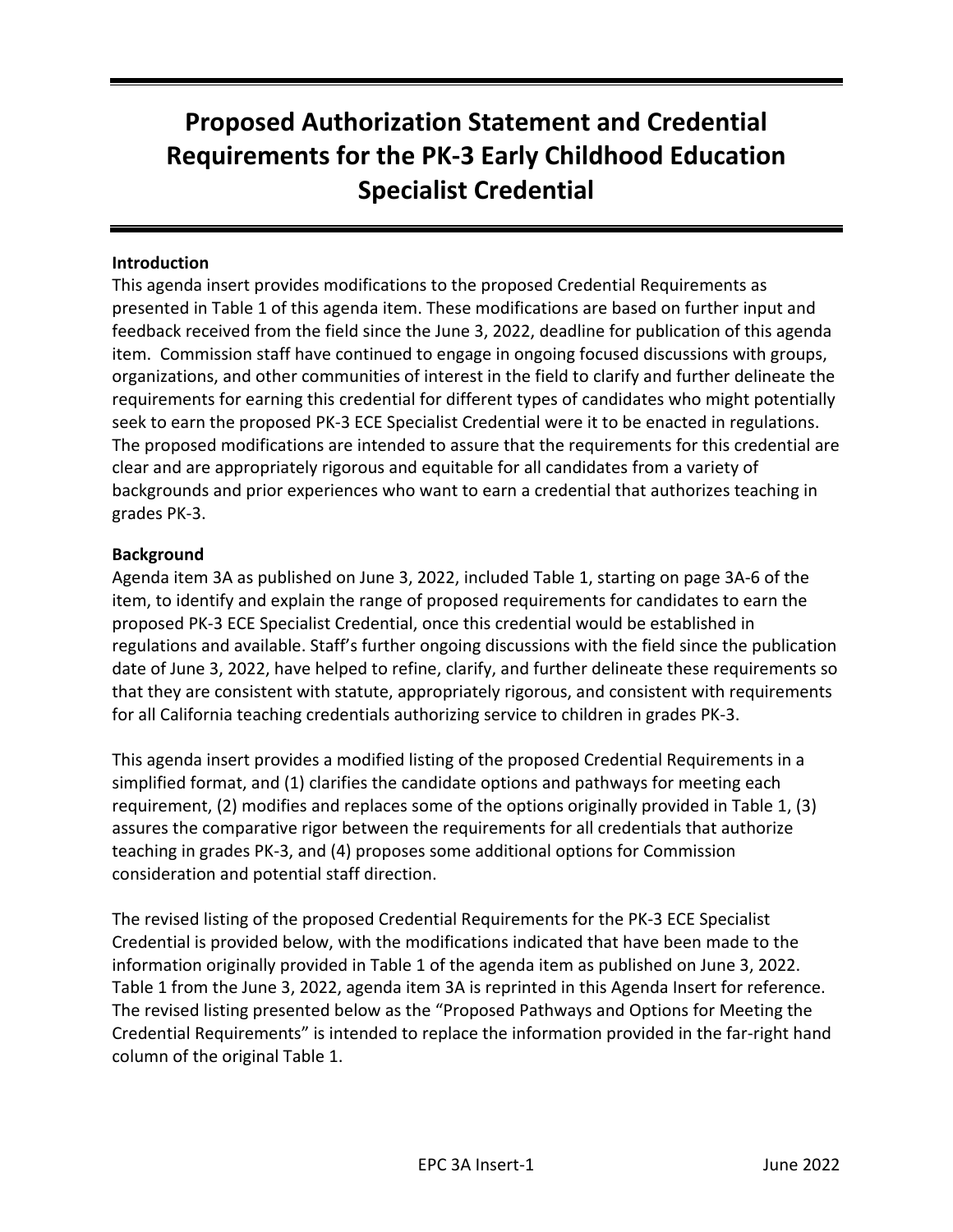#### **Proposed Pathways and Options for Meeting the Credential Requirements** *Updated June 10, 2022*

#### **Bachelor's Degree, including Basic Skills**

 $\circ$  Hold a bachelor's (or higher) degree from a regionally accredited institution of higher education

#### **PK-3 ECE Subject Matter Knowledge**

- o **Option A:** Hold a bachelor's or higher degree with a Child Development (CD) or Early Childhood Education (ECE) major
- o **Option B:** Complete 24 units of ECE/CD coursework offered through a regionally accredited 2- or 4-year institution of higher education. (Note: Can be met by coursework developed through the Curriculum Alignment Project (CAP 8) or similar coursework that addresses child development and early childhood pedagogy by a four-year institution)
- o **Option C:** The Commission may want to consider developing a CSET in CD/ECE as an additional candidate option

#### **PK-3 ECE Teacher Preparation**

**REVISED**: Complete a Commission-approved teacher preparation program model that includes:

- 1) PK-3 aligned coursework focused on curriculum standards and frameworks pedagogy and assessment, developmentally appropriate pedagogy, PK-3 aligned, math and literacy and language development (including but not limited to the teaching of reading), early identification of special needs, including dyslexia, and inclusion
- 2) (e.g., mathematics, English Language Arts, including the teaching of reading, dyslexia, and English Language Development, History/Social Science, Science), frameworks, pedagogy and assessment
- 3) 600 hours of supervised clinical practice distributed across PK/TK and K-3
- 4) Passage of an applicable Teaching Performance Assessment
- 5) Passage of the RICA or an alternative Literacy Performance Assessment (LPA) developed in response to SB 488

Program Pathways include:

- o Integrated undergraduate preparation programs
- o Combined community college, baccalaureate, and/or post-baccalaureate programs (2+2; 2+2+1)
- o Fifth-year post baccalaureate preparation programs
- o Teacher Residency programs
- o Intern Preparation programs (University and/or District based programs)
- o Registered apprenticeships (when available)

#### **REVISED: Granting Equivalence for Prior Experience**

Commission-accredited teacher preparation programs shall recognize and grant appropriate equivalency for prior coursework and experience. An expedited pathway for candidates with more than six years of prior teaching experience is proposed below.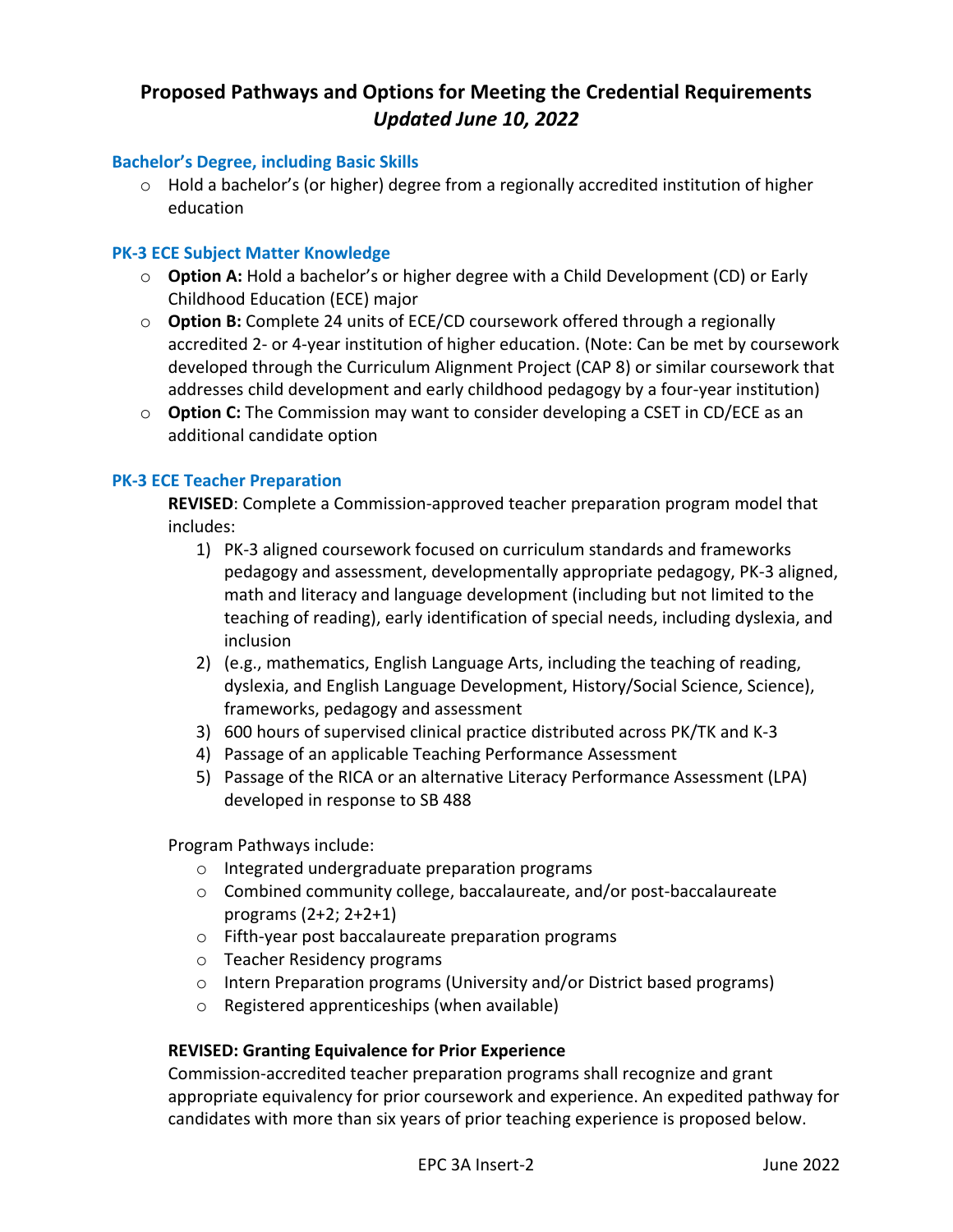#### **REVISED Expedited Pathway for Experienced Child Development Teachers to Earn the PK-3 ECE Specialist Credential**

PK-3 ECE Credential candidates who hold (1) a bachelor's degree from a regionally accredited institution of higher education, (2) a valid Child Development Permit Teacher or higher-level Permit and/or serve as a teacher in a childcare and development center serving preschool children, (3) have met the subject matter requirement, and (4) meet all of the following may earn the PK-3 ECE Specialist Credential if they complete the following requirements:

- $\circ$  Have six (6) years or more of satisfactory teaching experience in a public or private center-based childcare and development program serving preschoolaged children
- $\circ$  A range of units of degree-applicable coursework from a regionally accredited institution of higher education that meet the Commission's TPEs and address K-3 core curriculum standards (e.g., mathematics, English Language Arts, including the teaching of reading, dyslexia, and English Language Development, History/Social Science, Science), frameworks, pedagogy and assessment
- o Either complete 300 hours of clinical practice in a K-3 setting or pass a Multiple Subject Teaching Performance Assessment (TPA) in grades K, 1, 2, or 3 in the context of coursework that meets CTC requirements for TPA support
- $\circ$  Complete one of the options for meeting the Reading Instruction Competence Assessment requirement

#### **Additional Potential Option for the Commission's Consideration:**

 $\circ$  The Commission may want to consider establishing a limited authorization for CDP Teachers and Head Start Teachers who hold a bachelor's degree from a regionally accredited institution of higher education that would allow them to serve as the teacher of record in a TK classroom while they complete the requirements for the full PK-3 credential

#### **Expedited Pathway for Multiple Subject Credential Holders**

- $\circ$  Hold a valid Multiple Subject Credential with an English Learner authorization
- o Within the 24-unit subject matter requirement, complete coursework addressing child development in a PK setting, including developmentally appropriate curriculum, assessment, and pedagogy *Note*: Completion of coursework focused on preparing candidates to voluntarily complete and pass an ECE TPA (when available) may also count toward meeting the 24-unit subject matter requirement for Multiple Subject Credential holders who choose this option for addressing a portion of the subject matter requirement.

#### **Reading Instruction Competence Assessment Requirement**

- o **Option 1:** Hold a multiple subject credential
- o **Option 2**: Take and pass the Reading Instruction Competence Assessment (RICA) until such time as the pending Literacy Performance Assessment is available (2025)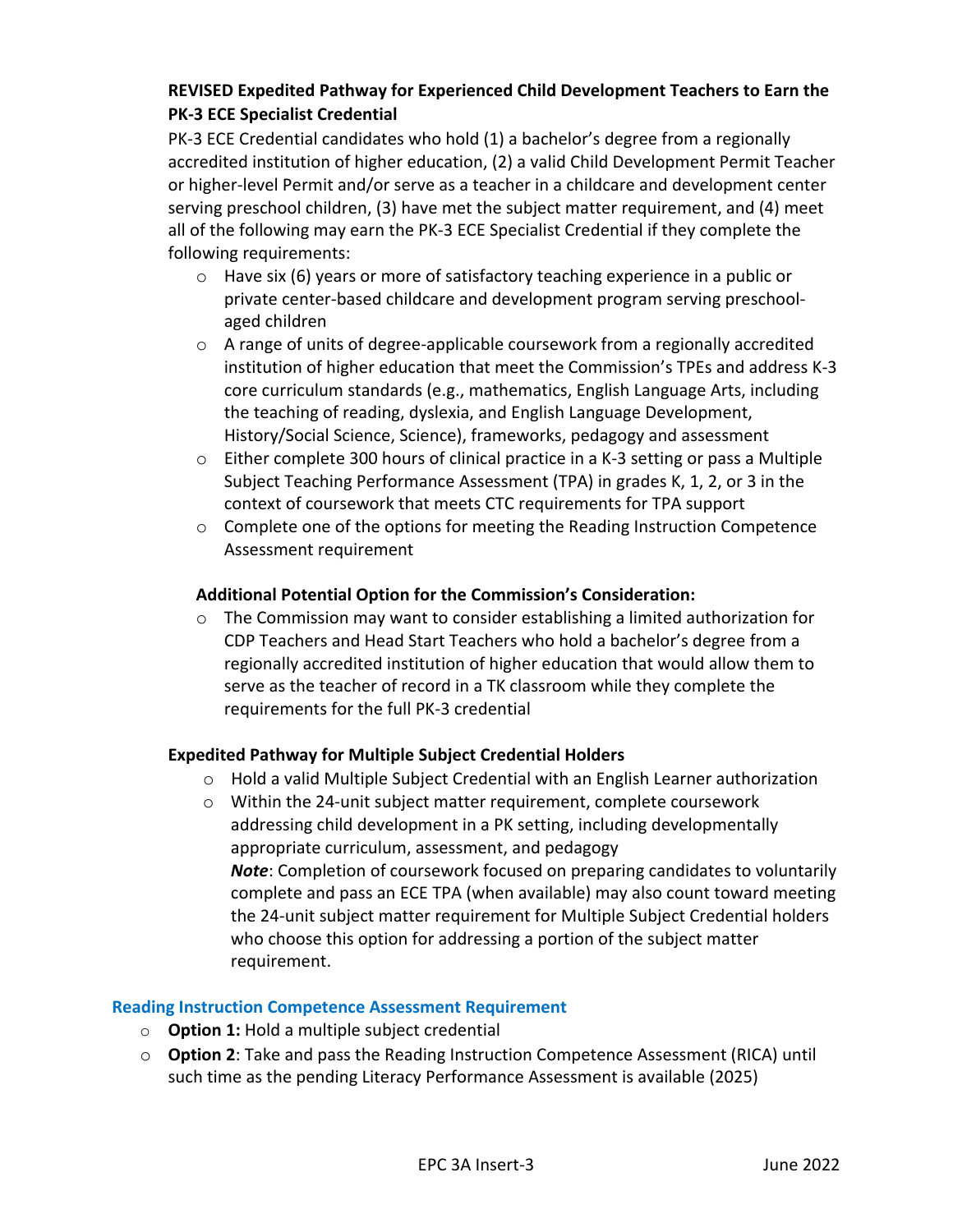*Note*: The Commission might want to consider limiting candidates who do not pass the RICA/LPA to teaching TK while they work to complete this requirement and can then move to PK-3.

o **Option 3:** Complete literacy coursework that meets the Commission's standards and TPEs and includes a Commission approved locally developed embedded literacy performance assessment that meets the requirements of **Education Code 44320.3(a)** 

#### **Proposed Authorization Statement for the PK-3 ECE Specialist Credential**

Every credential issued by the Commission contains an authorization statement that frames what services the credential holder is allowed to perform. Below is the text of the proposed Authorization Statement for the PK-3 ECE Specialist Credential for potential adoption by the Commission:

*This credential authorizes the holder to teach all subjects in a self-contained general education classroom setting and, as a self-contained classroom teacher, to team teach or to regroup students across classrooms, in preschool through grade three.*

No changes to the proposed Authorization Statement for the PK-3 ECE Specialist Credential have been made since the April 2022 Commission meeting.

#### **Staff Recommendation**

Staff recommends that the Commission review and adopt the proposed Authorization Statement and determine which credential requirements and options for the PK-3 ECE Specialist Credential staff should move forward with in the development of regulations for consideration at the August 2022 Commission meeting. Staff also recommends that the Commission review the several additional options presented in this Agenda Insert and determine which options, if any, the Commission wishes to adopt and/or to direct staff to pursue further.

#### **Next Steps**

Next steps are provided in Agenda item 3A, starting on page 3A-20 of the item.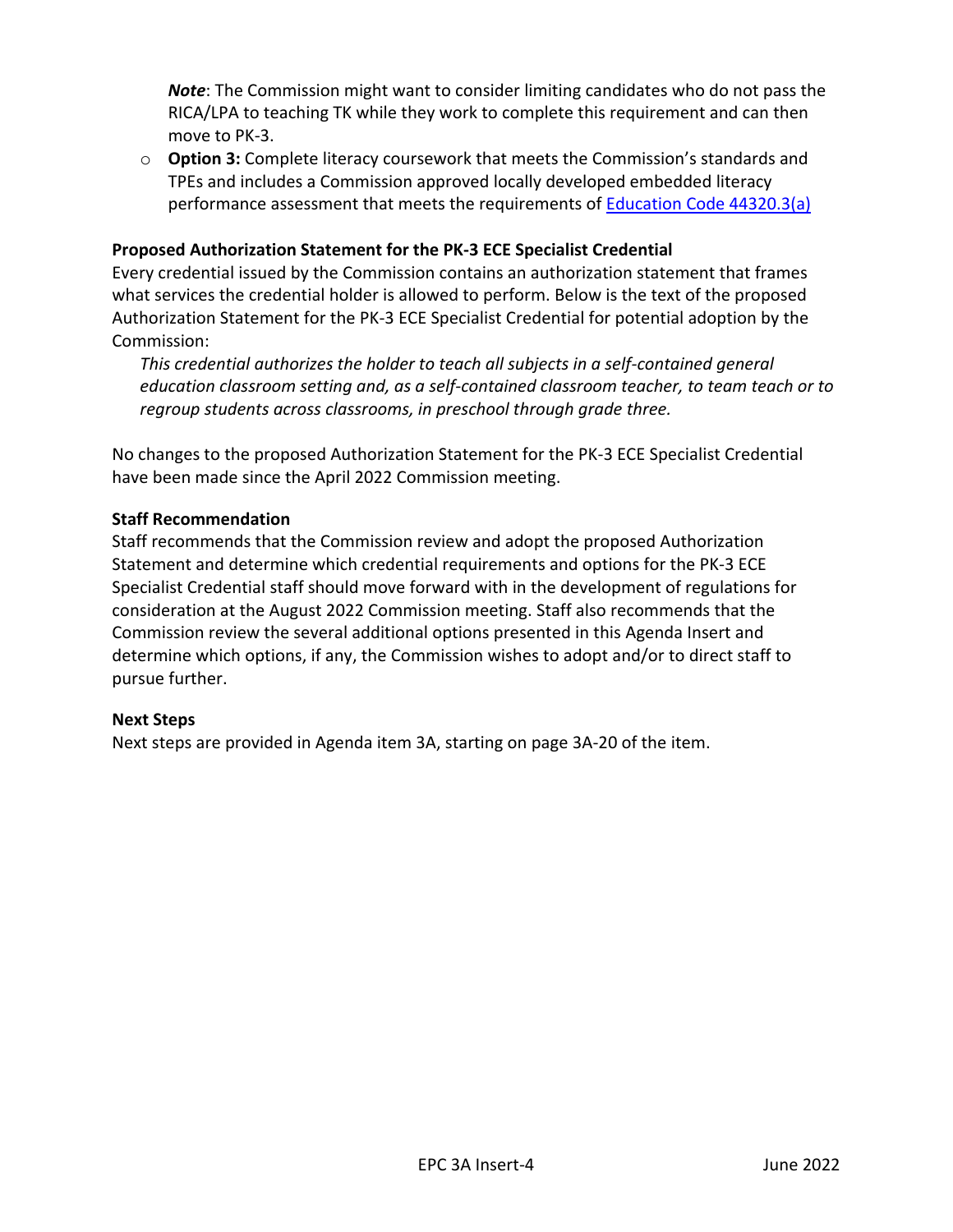| Proposed<br><b>Requirements for the</b>              | <b>Description of the Requirement</b>                                                                                                                                                                                                                                                                                                                                                                                                                                                                                                      | Proposed Pathways and Options for Meeting the                                                                                                                                                                                                                                                                                                                                                                                                                                                                                                                                                                       |
|------------------------------------------------------|--------------------------------------------------------------------------------------------------------------------------------------------------------------------------------------------------------------------------------------------------------------------------------------------------------------------------------------------------------------------------------------------------------------------------------------------------------------------------------------------------------------------------------------------|---------------------------------------------------------------------------------------------------------------------------------------------------------------------------------------------------------------------------------------------------------------------------------------------------------------------------------------------------------------------------------------------------------------------------------------------------------------------------------------------------------------------------------------------------------------------------------------------------------------------|
| <b>PK-3 ECE Specialist</b>                           |                                                                                                                                                                                                                                                                                                                                                                                                                                                                                                                                            | <b>Credential Requirement</b>                                                                                                                                                                                                                                                                                                                                                                                                                                                                                                                                                                                       |
| <b>Credential</b>                                    |                                                                                                                                                                                                                                                                                                                                                                                                                                                                                                                                            |                                                                                                                                                                                                                                                                                                                                                                                                                                                                                                                                                                                                                     |
| Bachelor's degree                                    | A Bachelor's degree awarded by a regionally accredited<br>institution of higher education (Note: The degree also<br>serves as demonstration of basic competency in English<br>reading, mathematics, and writing as well as of competency<br>in core curriculum areas)                                                                                                                                                                                                                                                                      | Hold any bachelor's or higher degree from a regionally<br>accredited institution of higher education                                                                                                                                                                                                                                                                                                                                                                                                                                                                                                                |
| <b>Subject Matter</b><br>Knowledge:<br>Child Growth, | Depth and breadth of knowledge of child growth,<br>development, and learning across multiple domains,<br>including but not limited to:                                                                                                                                                                                                                                                                                                                                                                                                     | Hold a degree in Child Development/Early Childhood<br>Education                                                                                                                                                                                                                                                                                                                                                                                                                                                                                                                                                     |
| Development, and<br>Learning                         | Children's physical, social/emotional,<br>language/multiple language, academic, cognitive,<br>typical and atypical development<br>Foundational content knowledge documents in the<br>field (e.g., the Preschool Learning Foundations and the<br>K-3 academic content standards adopted by the State<br>Board of Education)<br>How to observe and evaluate children's growth,<br>development, and learning in the early childhood<br>setting<br>Safety, health and nutrition in early childhood<br>environments<br>Early childhood pedagogy | <b>OR</b><br>Option A: Hold a bachelor's degree or higher in any<br>other subject with at least 24 units of CD/ECE<br>Option B: Completion of 24 units of ECE/CD coursework<br>offered through a regionally accredited 2- or 4-year<br>institution of higher education. (Note: Can be met by<br>coursework developed through the Curriculum<br>Alignment Project (CAP 8) or similar coursework that<br>addresses child development and early childhood<br>pedagogy by a four-year institution)<br>Option C: The Commission may want to consider<br>developing a CSET in CD/ECE as an additional candidate<br>option |
|                                                      | Family engagement                                                                                                                                                                                                                                                                                                                                                                                                                                                                                                                          |                                                                                                                                                                                                                                                                                                                                                                                                                                                                                                                                                                                                                     |

## **Table 1: Proposed PK-3 ECE Specialist Credential Requirements and Candidate Pathways for Meeting the Requirements**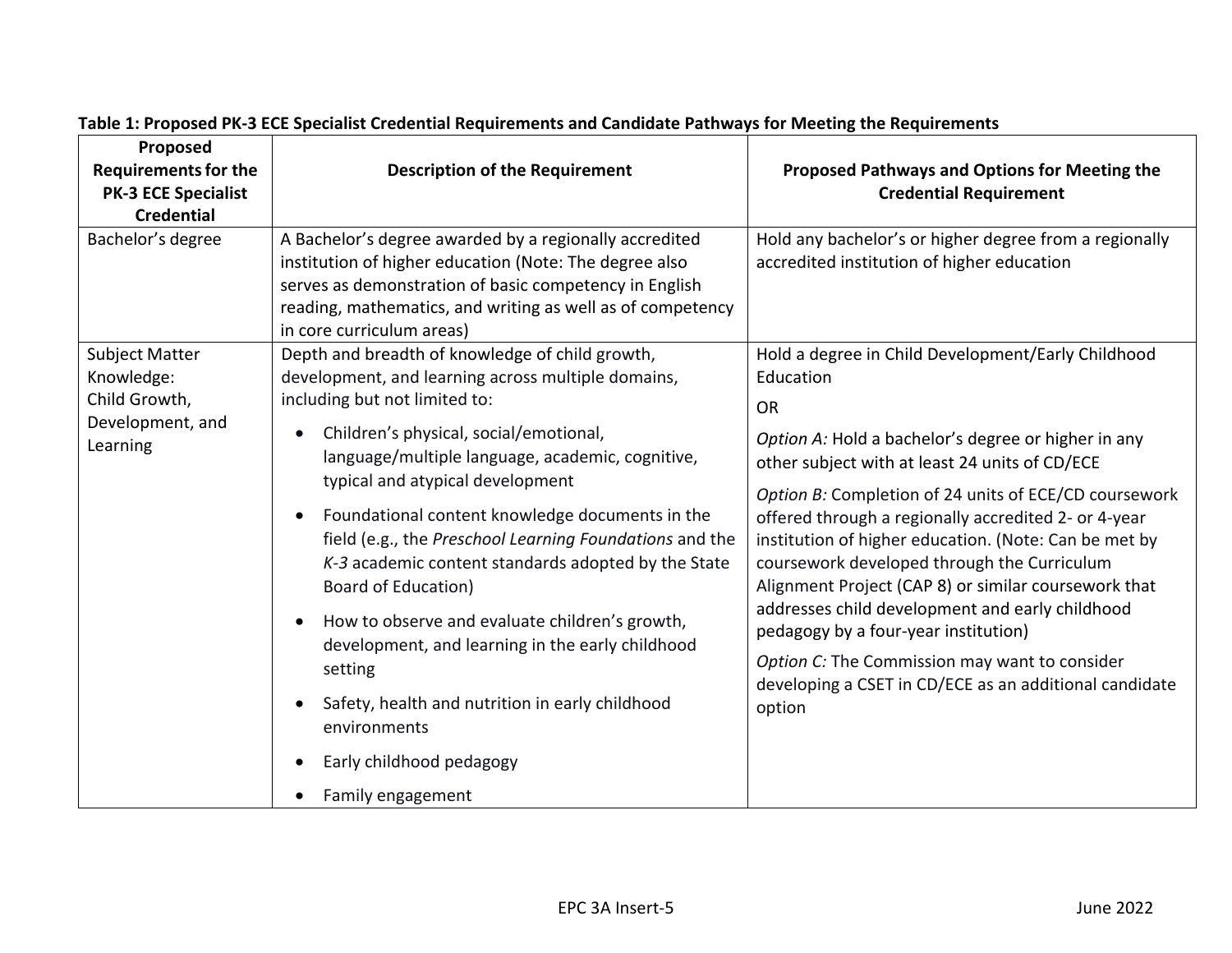| Proposed<br><b>Requirements for the</b><br><b>PK-3 ECE Specialist</b><br><b>Credential</b>     | <b>Description of the Requirement</b>                                                                                                                                                                                                                                                                                                                                                      | Proposed Pathways and Options for Meeting the<br><b>Credential Requirement</b>                                                                                                                                                                                                                                                                                                                                                                                                                                                                                                                                                                                                                                                                                                                                                                                                                                                                                    |
|------------------------------------------------------------------------------------------------|--------------------------------------------------------------------------------------------------------------------------------------------------------------------------------------------------------------------------------------------------------------------------------------------------------------------------------------------------------------------------------------------|-------------------------------------------------------------------------------------------------------------------------------------------------------------------------------------------------------------------------------------------------------------------------------------------------------------------------------------------------------------------------------------------------------------------------------------------------------------------------------------------------------------------------------------------------------------------------------------------------------------------------------------------------------------------------------------------------------------------------------------------------------------------------------------------------------------------------------------------------------------------------------------------------------------------------------------------------------------------|
| Commission-approved<br><b>Teacher Preparation</b><br>Program<br>is not limited to:<br>children | Approved preparation programs are required to meet<br>Commission standards and include both coursework and<br>clinical practice that helps candidates learn, practice, and be<br>assessed on the Commission's adopted Teaching<br>Performance Expectations (TPEs).                                                                                                                         | The teacher preparation program requirement can be<br>met by completing any Commission-approved program<br>model:<br>Integrated undergraduate preparation programs<br>$\bullet$<br>Combined community college, baccalaureate,<br>and/or post-baccalaureate programs<br>Fifth-year post-baccalaureate preparation<br>programs<br><b>Teacher Residency programs</b><br><b>Intern Preparation programs</b><br>Registered apprenticeships (when available)<br>Commission-accredited teacher preparation programs<br>have the flexibility to grant equivalencies for meeting<br>program requirements. These flexibilities may include<br>granting equivalency for prior experience and/or prior<br>coursework, as determined by the individual teacher<br>preparation program.<br>The teacher preparation program, including Clinical<br>Practice, may be waived for:<br>Candidates who hold a valid Child Development<br>teacher or higher-level Permit, have met the |
|                                                                                                | Coursework addressing the scope of the TPEs includes but<br>Applying knowledge of PK-3 aligned standards and<br>curriculum (including arts, music, science,<br>history/social science, physical education) to develop<br>learning opportunities and activities with and for<br>PK-3 aligned developmentally appropriate pedagogy/<br>methods and practices, including Universal Design for |                                                                                                                                                                                                                                                                                                                                                                                                                                                                                                                                                                                                                                                                                                                                                                                                                                                                                                                                                                   |
|                                                                                                | Learning (UDL) to support executive functioning,<br>sensory development, inquiry<br>PK-3 aligned literacy and language development,<br>including the teaching of reading<br>PK-3 aligned Mathematics methods<br>Teaching multiple language learners<br>Early identification of special needs, including dyslexia<br>Using information from observation and assessment                      |                                                                                                                                                                                                                                                                                                                                                                                                                                                                                                                                                                                                                                                                                                                                                                                                                                                                                                                                                                   |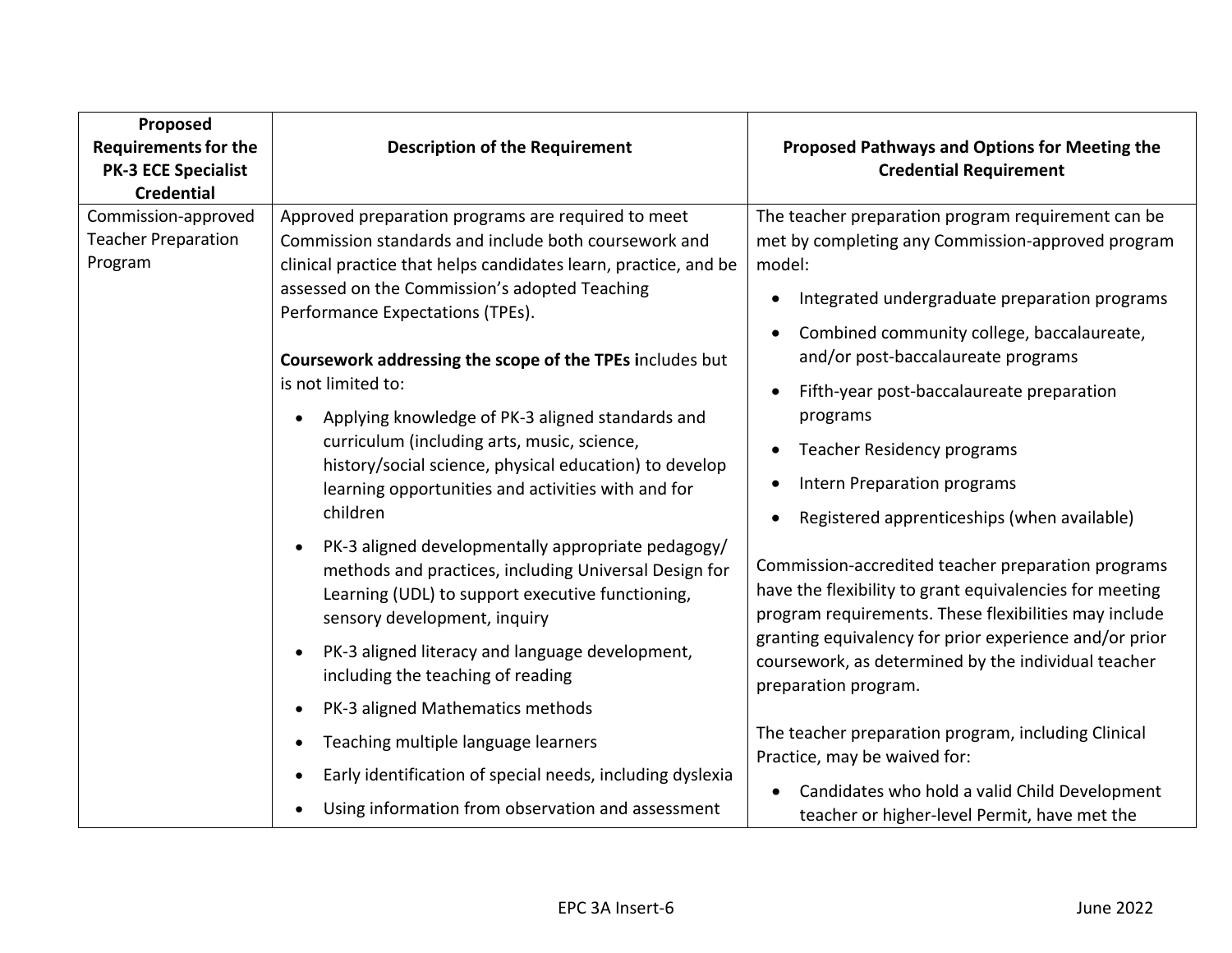| Proposed<br><b>Requirements for the</b><br><b>PK-3 ECE Specialist</b><br><b>Credential</b> | <b>Description of the Requirement</b>                                                                                                                                                                                                                                                                                                                                                                                                                                                                                                                                                                                                                                                                   | Proposed Pathways and Options for Meeting the<br><b>Credential Requirement</b>                                                                                                                                                                                                                                                                                                                                                                                                                                                                                                               |
|--------------------------------------------------------------------------------------------|---------------------------------------------------------------------------------------------------------------------------------------------------------------------------------------------------------------------------------------------------------------------------------------------------------------------------------------------------------------------------------------------------------------------------------------------------------------------------------------------------------------------------------------------------------------------------------------------------------------------------------------------------------------------------------------------------------|----------------------------------------------------------------------------------------------------------------------------------------------------------------------------------------------------------------------------------------------------------------------------------------------------------------------------------------------------------------------------------------------------------------------------------------------------------------------------------------------------------------------------------------------------------------------------------------------|
|                                                                                            | of young children's learning to identify learning goals,<br>plan learning opportunities, and facilitate learning<br>activities<br>Inclusion practices, including differentiated learning to<br>meet all children's needs<br>Working and communicating collaboratively and in<br>partnership with families/guardians to help support<br>children's growth, development, and learning<br><b>Clinical Practice</b> includes 600 hours distributed across both<br>Pre-K/TK and K-3, with a minimum of 200 hours in Pre-K and<br>200 hours in K-3<br><b>Teaching Performance Assessment</b><br>Candidates complete the ECE TPA (when available) or the<br>Multiple Subject TPA, consistent with the clinical | subject matter knowledge requirement, and<br>either:<br>(a) have six (6) years of experience in public or<br>private center-based child care and<br>development programs $1$ and complete<br>coursework that addresses K-3 curriculum,<br>assessment and pedagogy, methods of<br>teaching reading, and teaching multilingual<br>learners EC (44253.3) OR<br>(b) demonstrate knowledge of K-3 curriculum,<br>assessment, and pedagogy, methods of<br>teaching reading, and teaching multilingual<br>learners (EC 44253.3) by passing a Multiple<br>Subject TPA within a K-3 classroom setting |
|                                                                                            | practice/clinical placement grade level assignment<br><b>Reading Instruction Competence Assessment</b><br>For candidates who do not have a multiple subject<br>credential, PK-3 ECE Specialist Credential Programs will be<br>required to address the literacy standards and the literacy<br>TPEs adopted by the Commission in 2022 and will be<br>required to locally assess candidate knowledge, skills, and                                                                                                                                                                                                                                                                                          | Candidates who hold a valid Multiple Subject<br>Credential and either:<br>meet the subject matter knowledge<br>a)<br>requirement (24 units) and complete a<br>methods course that includes a focus on PK<br>curriculum, assessment, and developmentally<br>appropriate pedagogy <sup>2</sup> OR                                                                                                                                                                                                                                                                                              |

<sup>1</sup> Parallel with *EC 44259.2* for private school teachers seeking a credential

<sup>2</sup> Parallel to Title 5 80449 requirements for adding a credential area